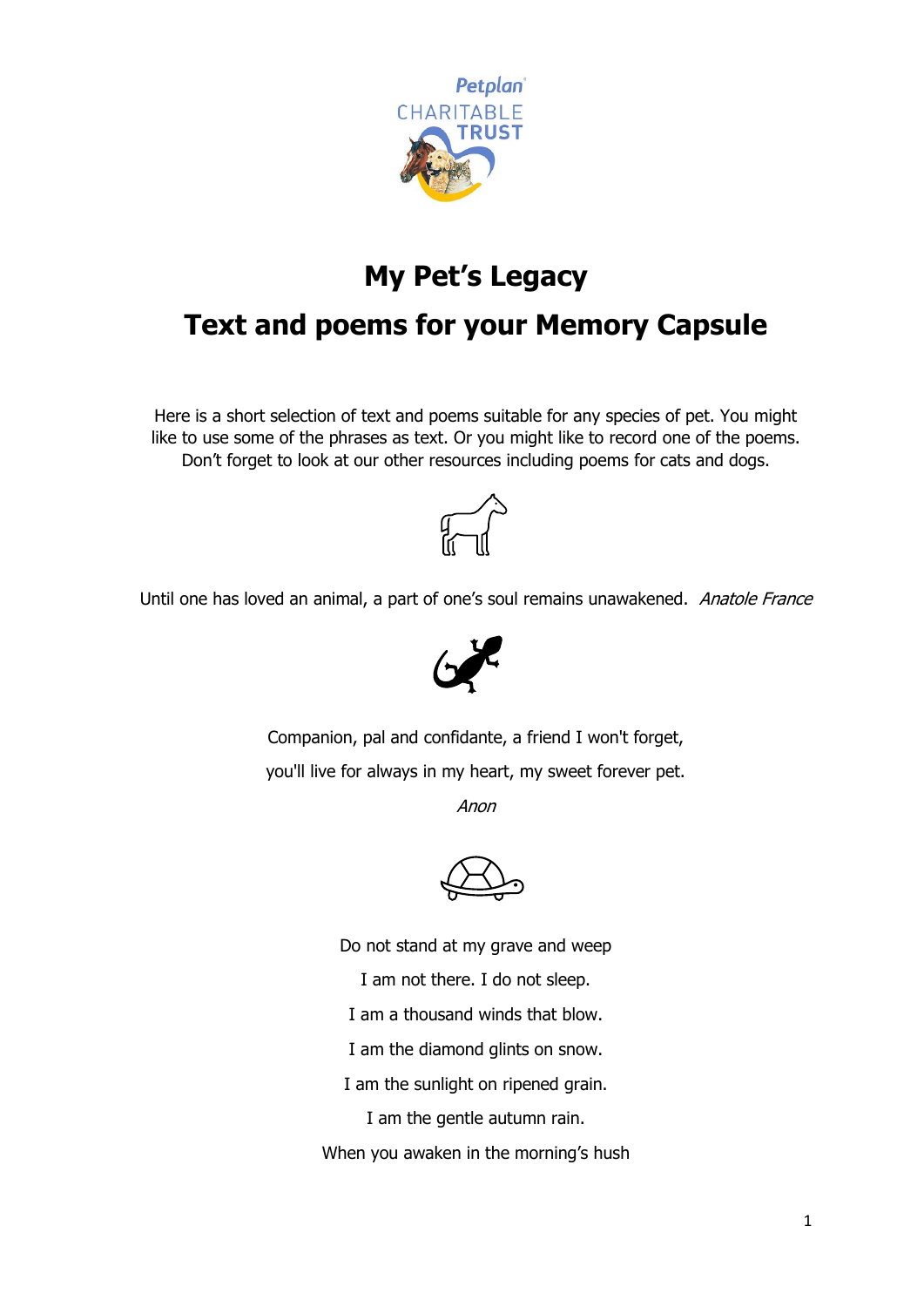I am the swift uplifting rush Of quiet birds in circled flight. I am the soft stars that shine at night. Do not stand at my grave and cry; I am not there. I did not die. Mary Frye (1932)



## **The Last Battle**

If it should be that I grow frail and weak, And pain should keep me from my sleep, then you must do what must be done For this, the last battle, can't be won.

You will be sad, I understand, Don't let the grief then stay your hand, For this day more than all the rest Your love and friendship stand the test.

We've had so many happy years, What is to come can hold no fears. You'd not want me to suffer so; When the time comes, please let me go.

Take me where my needs they'll tend And stay with me, if you can, to the end. Hold me firm and speak to me Until my eyes no longer see.

I know in time, you will see, It is a kindness you do for me. (contd.)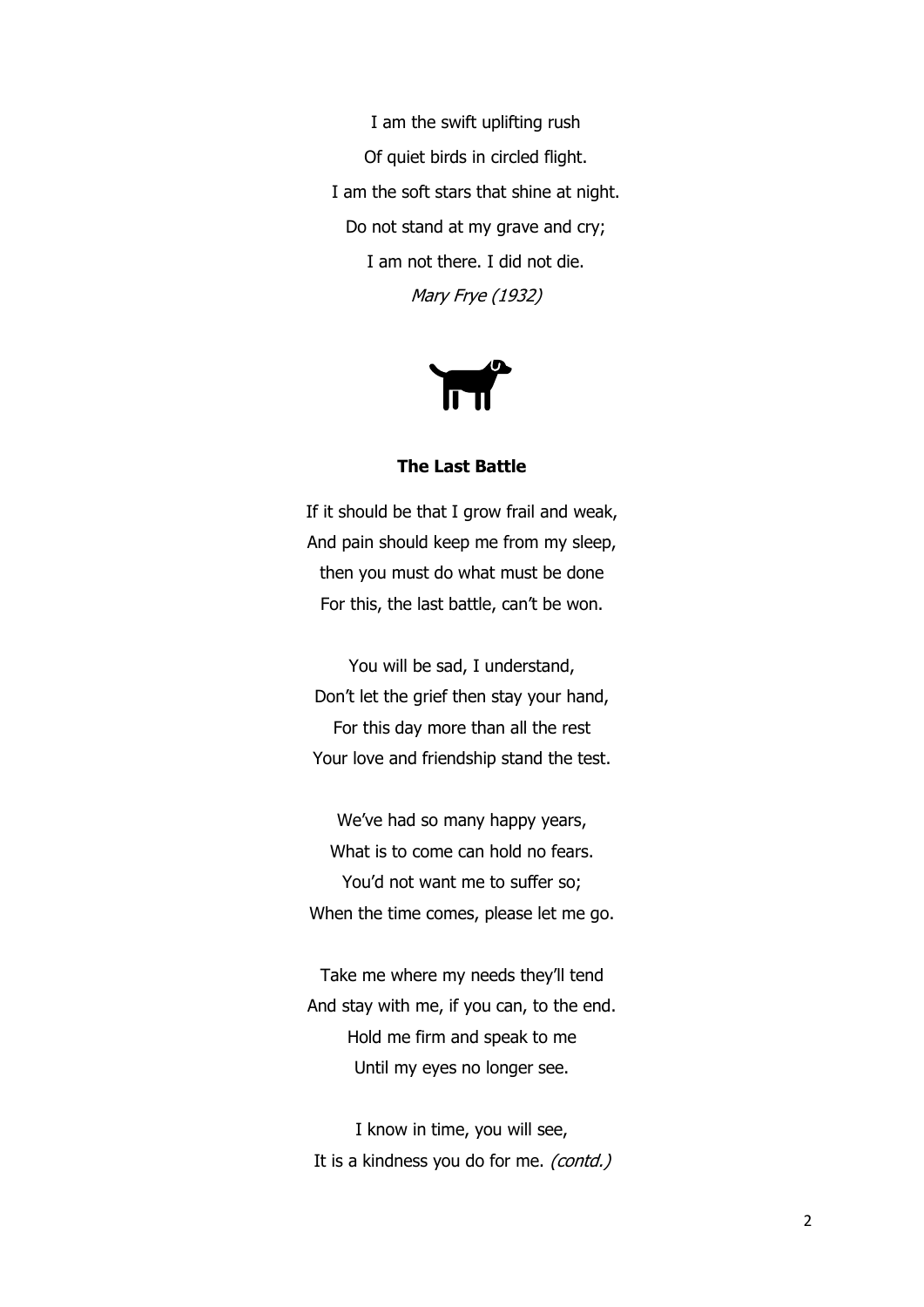Although my tail its last was waved, From pain and suffering I've been saved.

Don't grieve that it should be you, Who must decide this thing to do, We've been so close, we two, these years; Don't let your heart hold any tears.

Smile, for we walked together for a little while.

Anon



## **A Bridge Called Love**

It takes us back to brighter years, to happier sunlit days and to precious moments that will be with us always. And these fond recollections are treasured in the heart to bring us always close to those from whom we had to part. There is a bridge of memories from Earth to Heaven above… It keeps our dear ones near us It's the bridge that we call love.

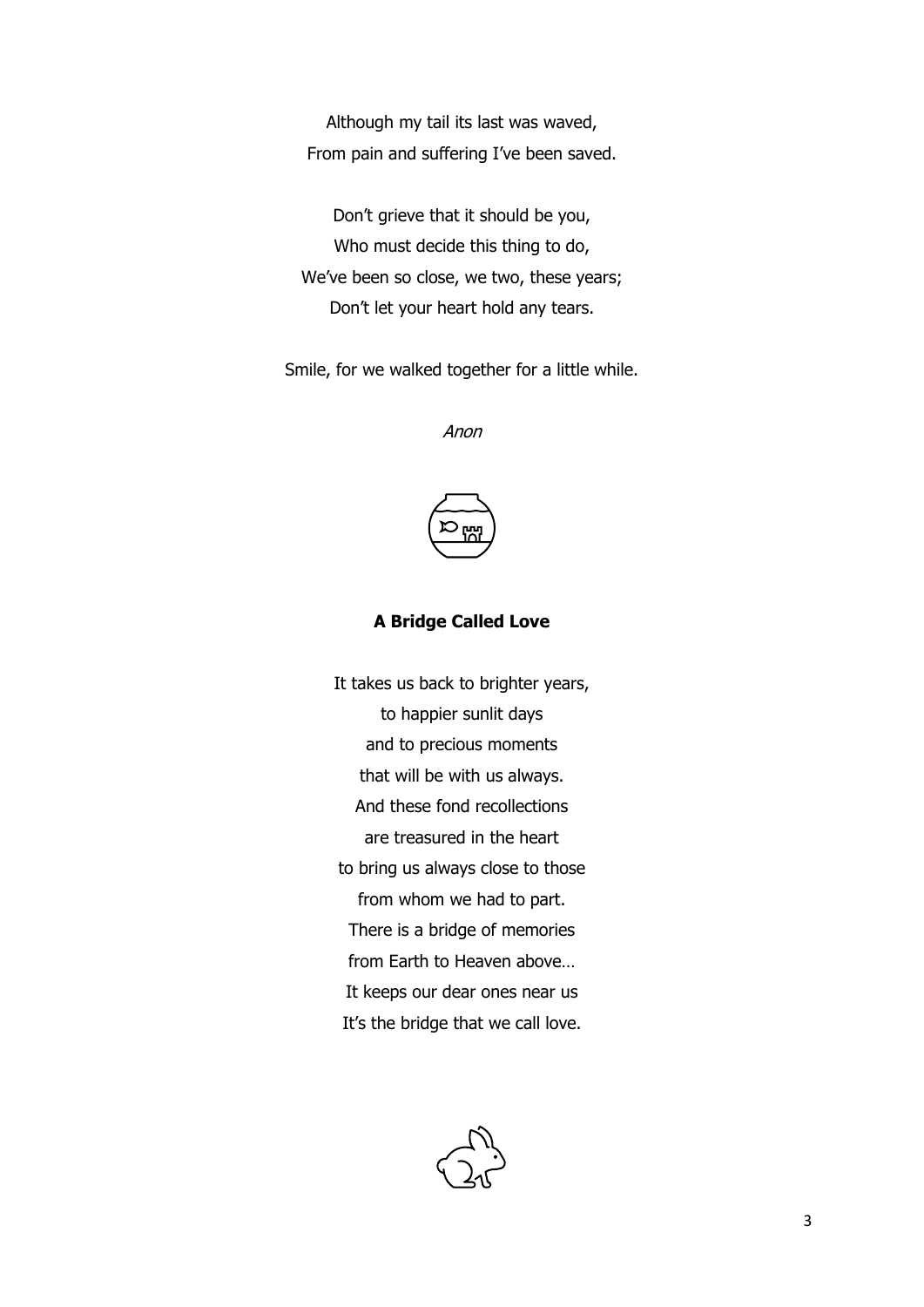## **Don't Cry for Me When I Am Gone -** Anon

So, though I give you all my heart, the time will come when we must part. But all around you, you will see, creatures that speak to you of me; a tired horse, a hunted thing, a sparrow with a broken wing. Pity – and help (I know you will) and somehow, I will be with you still; and I shall know, although I'm gone, the love I gave you lingers on.



## **They Will Not Go Quietly**

They will not go quietly, the pets who've shared our lives. In subtle ways they let us know their spirit still survives. Old habits still can make us think we hear them at the door Or step back when we drop a tasty morsel on the floor. Our feet still go around the place the food dish used to be, And, sometimes, coming home at night, we miss them terribly. And although time may bring new friends and a new food dish to fill, That one place in our hearts belongs to them… and always will. Anon